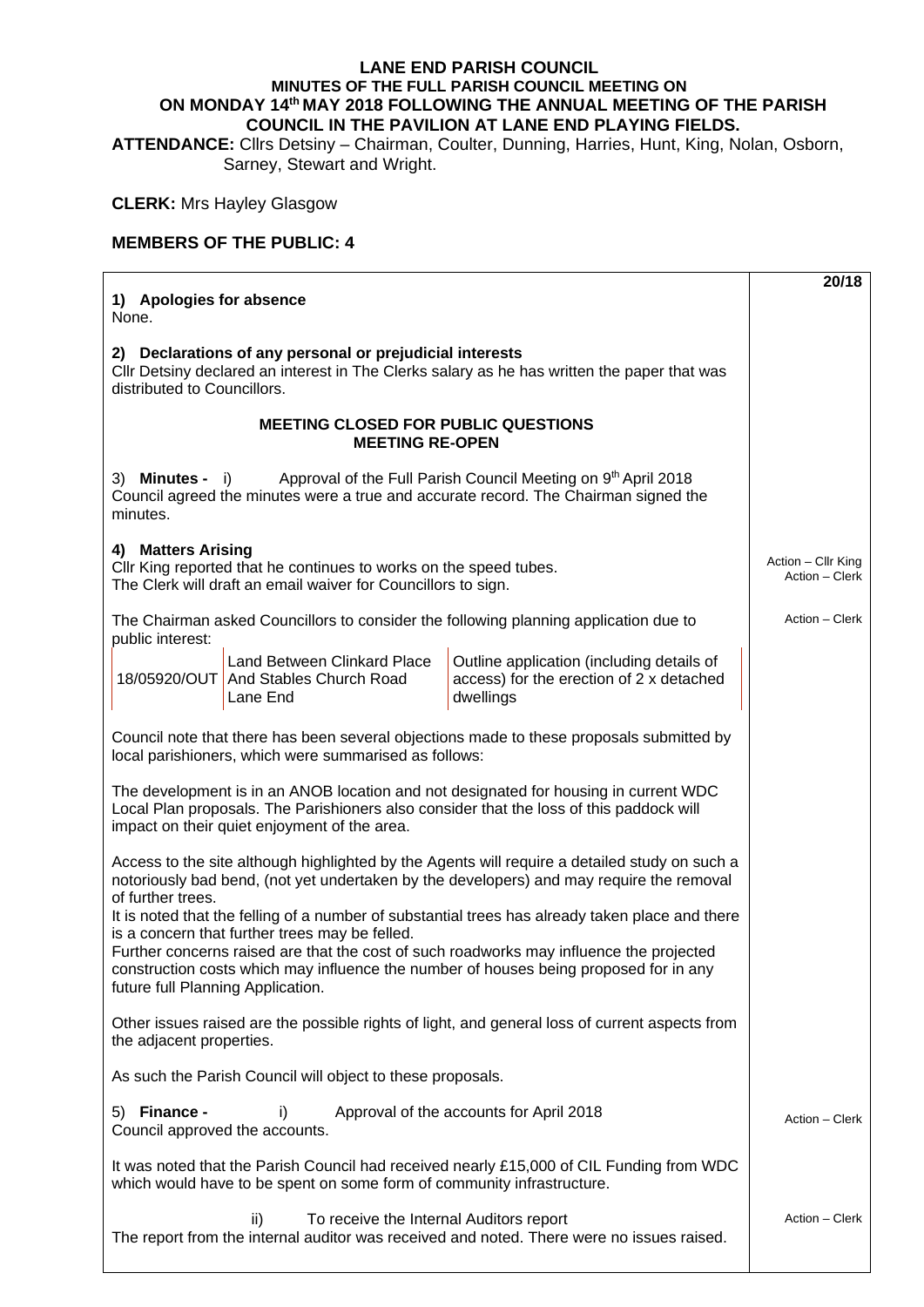| <b>Consider the Annual Governance Statement</b><br>iii)                                                                                                                                                                                                                                                                                                                                                                                                                                                                                                                                                                                                                                                                                                                           | 21/18                                              |
|-----------------------------------------------------------------------------------------------------------------------------------------------------------------------------------------------------------------------------------------------------------------------------------------------------------------------------------------------------------------------------------------------------------------------------------------------------------------------------------------------------------------------------------------------------------------------------------------------------------------------------------------------------------------------------------------------------------------------------------------------------------------------------------|----------------------------------------------------|
| Council agreed the Annual Governance Statement and this was signed by the Chairman.                                                                                                                                                                                                                                                                                                                                                                                                                                                                                                                                                                                                                                                                                               | Action - Clerk                                     |
| Sign off the accounts Year Ending 31 <sup>st</sup> March 2018<br>iv)<br>Council approved the accounts. This was signed by the Chairman.                                                                                                                                                                                                                                                                                                                                                                                                                                                                                                                                                                                                                                           | Action - Clerk                                     |
| To note the Asset Register<br>V)<br>The asset register was noted.                                                                                                                                                                                                                                                                                                                                                                                                                                                                                                                                                                                                                                                                                                                 | Action - Clerk                                     |
| To approve the Risk Schedule<br>vi)<br>The risk schedule was approved.                                                                                                                                                                                                                                                                                                                                                                                                                                                                                                                                                                                                                                                                                                            | Action - Clerk                                     |
| Clerks salary<br>vii)<br>Council agreed to discuss this towards the end of the meeting.                                                                                                                                                                                                                                                                                                                                                                                                                                                                                                                                                                                                                                                                                           |                                                    |
| 6) Allotments<br>Cllrs Wright, Harries and The Clerk met at the Bunkers allotments to discuss possible<br>options to improve the site. Cllr Wright reported that a liaison committee will be set up for<br>devolved management.                                                                                                                                                                                                                                                                                                                                                                                                                                                                                                                                                   | Action – Cllrs<br>Harries. Wright<br>and The Clerk |
| There are various areas identified for improvement:<br>The verge at the front of allotments needs weeding and mowing.<br>The trees at the back of the allotment need to be cut back. Cllrs Harries and Wright are<br>meeting with the Lane End Conference Centre to ascertain if they can assist with this.<br>There have been 6 plots identified as empty. The Clerk advised that 2 of those plots have<br>now been rented.                                                                                                                                                                                                                                                                                                                                                      |                                                    |
| The empty plots should be cleared, cultivated and protected ready to be rented to tenants.<br>All plots need to be identified. Cllr Hunt volunteered to make some markers.<br>The hedge on the road side was burnt several years ago. Further down there are some<br>gaps in the hedge, this is a potential security risk.<br>Cllrs Harries and Wright will provide some quotes for works at a future meeting.                                                                                                                                                                                                                                                                                                                                                                    |                                                    |
| 7) Planting of trees                                                                                                                                                                                                                                                                                                                                                                                                                                                                                                                                                                                                                                                                                                                                                              | <b>Action -Clerk</b>                               |
| Cllr Coulter reported that when Persimmon Homes developed the Elga site 4 years ago<br>they were required to carry out various planning obligations, some of which have still not<br>been fully fulfilled. WDC have advised that the remaining work is now expected to begin at<br>the end of May 2018.                                                                                                                                                                                                                                                                                                                                                                                                                                                                           |                                                    |
| Within the development, there was also a requirement to plant a small number of trees as a<br>landscaping feature in the parking areas. The developer can still plant the trees but there<br>are services that will inhibit the depth they can go to. WDC has accepted that they<br>realistically cannot plant the trees in the planned locations and have agreed that an<br>equivalent number of trees will be planted in the immediate vicinity of the development. It<br>has asked the Parish Council for suggestions as to where this might be.<br>Council resolved to ask WDC if the developer could provide tubbed shrubs in place of the<br>planted trees. The tubs should be extremely heavy duty so that they cannot be moved<br>easily.                                 |                                                    |
| 8) Lane End Playing Fields- General update<br>CIIr Harries and Stewart reported that they are now looking at options regarding the lighting<br>in the car park. It was accepted by Council that provision of adequate external lighting is a<br>priority in terms of the further works that are needed to enhance facilities at the Playing<br>Fields. Council resolved that it would be appropriate for the CIL Funding received from<br>WDC to be used for this purpose.                                                                                                                                                                                                                                                                                                        | Action – Cllrs<br>Coulter, Harries<br>and Stewart  |
| Cllr Coulter gave a report about the entrance of the car park. The working group have been<br>looking at a proposal to widen the road to make the access better. There is an area of<br>adjacent land that is owned by a private individual. The owner is in discussion regarding<br>developing the area to incorporate social housing, of about 4/5 plots, but wishes to gain<br>access from the driveway at the entrance to the Playing Fields. The owner of the land has<br>agreed in principle that in return for granting such access the driveway would be widened<br>by incorporating a strip of his land. In addition, the owner also agreed that the gates into<br>The Playing Fields would be replaced and moved to a new location at no cost to the Parish<br>Council. |                                                    |
| The working group felt that this development could have a positive impact as it would not<br>only improve access to the Playing Fields but also through the proposed development<br>increase the amount of natural surveillance of the facilities located there.                                                                                                                                                                                                                                                                                                                                                                                                                                                                                                                  |                                                    |
| Council agreed in principle with the basis of the arrangements that are proposed and asked<br>for the working group to continue discussions with a view to bringing back a firm and                                                                                                                                                                                                                                                                                                                                                                                                                                                                                                                                                                                               |                                                    |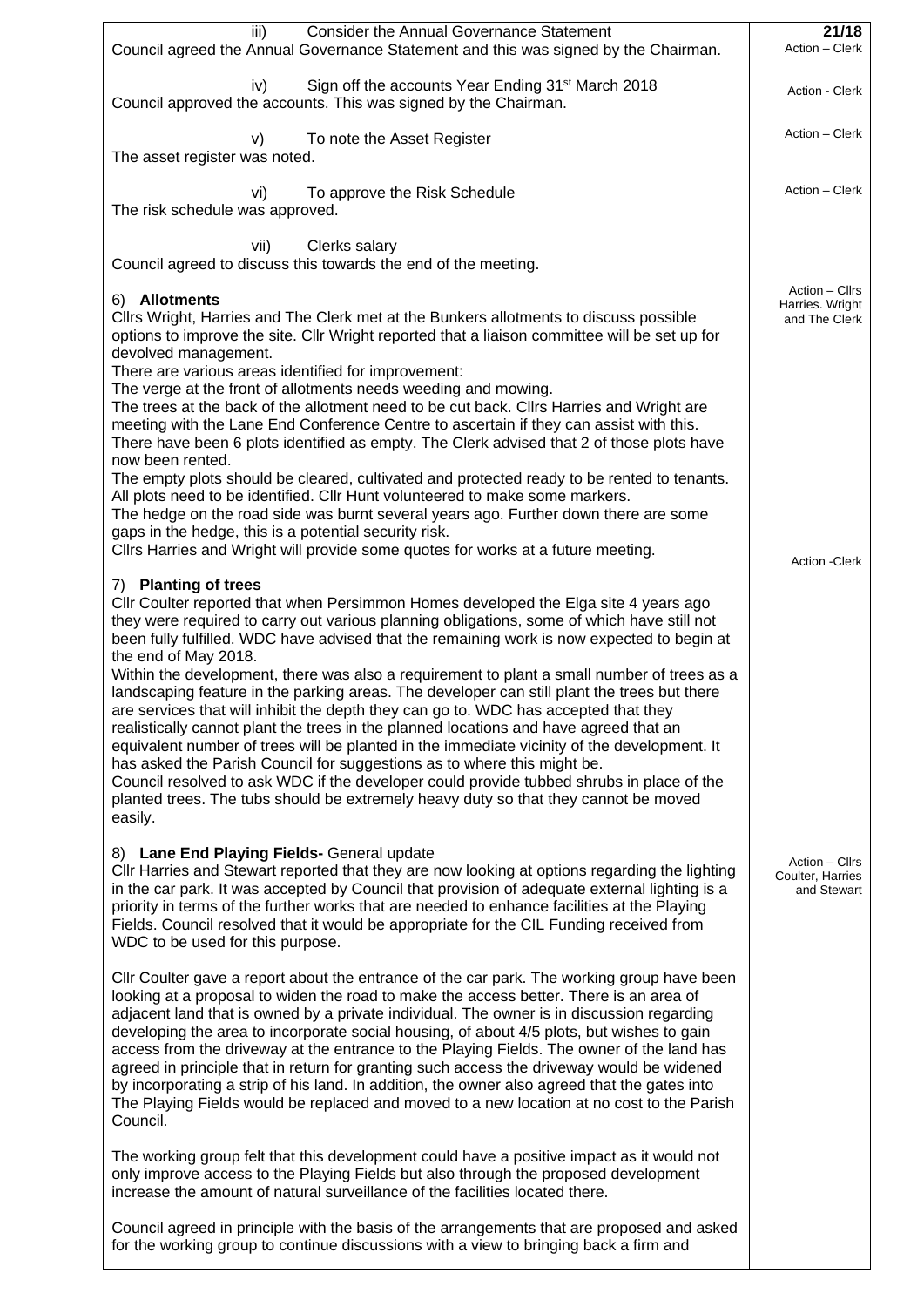| detailed proposal to a future meeting for Council to formally consider granting its approval                                                                                                                                                                                                                                                                          | 22/18                    |
|-----------------------------------------------------------------------------------------------------------------------------------------------------------------------------------------------------------------------------------------------------------------------------------------------------------------------------------------------------------------------|--------------------------|
| to proceed.                                                                                                                                                                                                                                                                                                                                                           |                          |
| 9) Soak away at Forge Cottage - request for an Easement<br>Cllr Osborn and Stewart met with the Parishioner. She is currently paying a large monthly<br>sum to have the septic tank emptied. This is not sustainable and therefore she has<br>enquired about a soak away.<br>Councillors Osborn and Stewart have considered the plans and agree that this would be an | Action - Clerk           |
| option.                                                                                                                                                                                                                                                                                                                                                               |                          |
| Council agreed they would approve the request for an easement. All legal fees would be                                                                                                                                                                                                                                                                                |                          |
| borne by the Parishioner.<br>Council would agree a cost for the easement at a future meeting.                                                                                                                                                                                                                                                                         |                          |
| 10) Signs at Lane End Playing Fields / Ditchfield Common<br>Cllr Coulter has looked at 2 companies both provide a design service. The Clerk and Cllr<br>Harries thought the examples of designs on the website were very good.<br>This will be brought back for discussion at a future meeting.                                                                       | Action - Cllr<br>Coulter |
| 11) To organise a litter pick event                                                                                                                                                                                                                                                                                                                                   | Action - All             |
| Council resolved to organise a litter pick around the village on Saturday 7 <sup>th</sup> July at 10am<br>starting at Lane End Playing Fields until 12 noon. Council will provide refreshments after.<br>Council hopes the community will get involved.                                                                                                               |                          |
| The Clerk will order litter pickers, gloves and bags. The Clerk will advertise the event in                                                                                                                                                                                                                                                                           |                          |
| Clarion. website and noticeboards.<br>The Clerk will contact Cllr Teesdale regarding waste collection days. There appears to be<br>an increase in rubbish on recycling days.                                                                                                                                                                                          |                          |
|                                                                                                                                                                                                                                                                                                                                                                       |                          |
| 12) Clerk's report<br>Planning application comments submitted.<br>i.                                                                                                                                                                                                                                                                                                  |                          |
| AED inspections carried out and on-line forms submitted.<br>ii.                                                                                                                                                                                                                                                                                                       |                          |
| I have received several phone calls and emails from concerned Parishioners re<br>iii.<br>planning application 18/05920/OUT - Land between Clinkard Place and Stables<br>Church Road.                                                                                                                                                                                  |                          |
| I have put Councillor King in contact with the Parishioner who raised concerns re<br>iv.<br>the speed of traffic on Church Road.                                                                                                                                                                                                                                      | Action - Cllr King       |
| I replied to the Parishioner who raised concerns about the speed of traffic near<br>v.<br>Laceys Farm but they have not been in contact since.                                                                                                                                                                                                                        |                          |
| The 3 dog waste bins have been installed at the playing fields. Anita and Steve will<br>vi.<br>empty the bins every Monday and place the bags to the side of the bin situated in                                                                                                                                                                                      |                          |
| the car park for collection every Tuesday.                                                                                                                                                                                                                                                                                                                            |                          |
| There has been no official update regarding the appointment of DPO. NALC advise<br>vii.                                                                                                                                                                                                                                                                               |                          |
| the hope is that Parish Councils wont need to appoint an outside DPO.<br>The year end accounts were completed.<br>viii.                                                                                                                                                                                                                                               |                          |
| The VAT return was completed and submitted.<br>ix.                                                                                                                                                                                                                                                                                                                    |                          |
| I have received a complaint from an allotment tenant about the gate that was<br>х.<br>installed at Chalky Fields, adjoining the Orchard. The gate does not have a wire                                                                                                                                                                                                | Action - Clerk           |
| mesh on it and rabbits are getting onto the allotments. I have arranged for some<br>wire mesh to be put on the gate.                                                                                                                                                                                                                                                  |                          |
| I have issued 2 new allotment plots at Bunkers.<br>Xİ.                                                                                                                                                                                                                                                                                                                |                          |
| I continue to work on GDPR.<br>xii.                                                                                                                                                                                                                                                                                                                                   |                          |
| Completed the year end Pension paperwork.<br>xiii.                                                                                                                                                                                                                                                                                                                    |                          |
| Several street lights not working have been reported to BCC and SSE.<br>xiv.<br>Made site visits re street lights not working.                                                                                                                                                                                                                                        |                          |
| XV.<br>There was some Japanese knotweed found on Ditchfield Common. I have<br>xvi.                                                                                                                                                                                                                                                                                    |                          |
| organised for this to be sprayed.<br>We had a bit of an issue with Flare. Unfortunately a member of staff was extremely<br>xvii.<br>rude and therefore we have asked LEYCC to use a different company for all future                                                                                                                                                  |                          |
| works.<br>I have been contacted by the owners of Pond Cottage. They are concerned about a<br>xviii.                                                                                                                                                                                                                                                                   |                          |
| dead tree on the common. I have asked Pete Whipp to look at this.<br>I have been contacted by a Parishioner concerned about a overhanging dead tree<br>xix.                                                                                                                                                                                                           |                          |
| branch in Cadmore End. I have reported this to BCC.<br>I received a report that someone has parked his caravan in the doctors surgery car                                                                                                                                                                                                                             |                          |
| XX.<br>park. I contacted the owner, he is seeking permission from WDC.                                                                                                                                                                                                                                                                                                |                          |
| Simon Tickner asked me to order the sand for the football pitch renovations. The<br>xxi.<br>sand is being delivered on 11/05/18. Simon will carry out the work shortly.                                                                                                                                                                                               |                          |
| I contacted ART Security as the camera at the MUGA was not working correctly.<br>xxii.                                                                                                                                                                                                                                                                                |                          |
| An engineer will make a site visit.<br>In May 2017 the PC paid TBS Hygiene twice for the same invoice. TBS have<br>xxiii.                                                                                                                                                                                                                                             |                          |
| credited the account and therefore have not submitted a March 2018 invoice.                                                                                                                                                                                                                                                                                           |                          |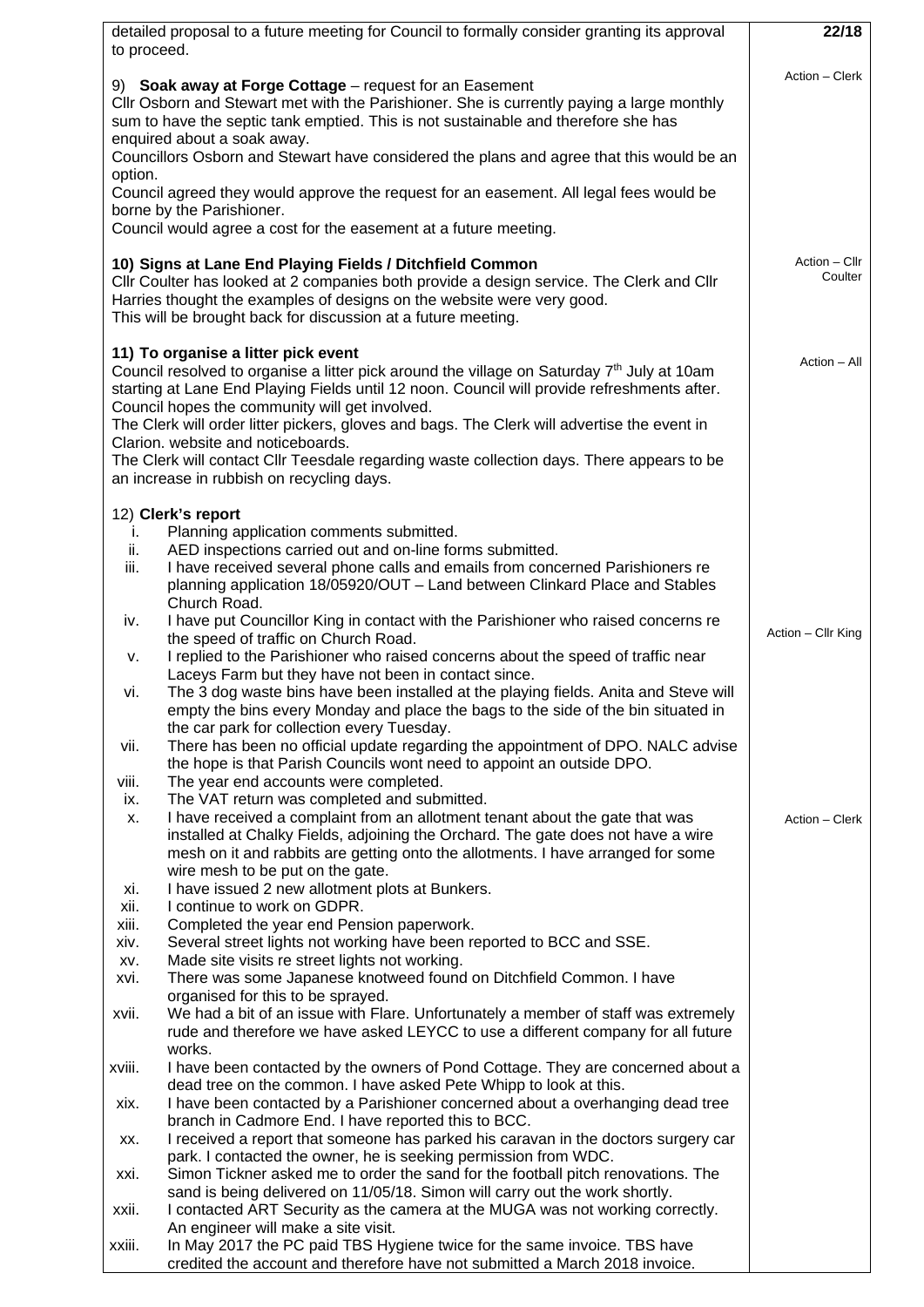| Lane End Village Fete is on Saturday 9th June.<br>xxiv.<br>To purchase a silent soldier to commemorate the 100 <sup>th</sup> anniversary of the end of<br>XXV.<br>the first world war the RBL ask for a minimum donation of £100.<br>Lane End Primary School thanked the Councillors that attended the meeting.<br>xxvi.<br>Some allotment plots are currently vacant.<br>xxvii.<br>Attended allotments sites re several issues.<br>xxviii.<br>Playing Fields inspections are now being carried out Anita and Fred on a weekly<br>xxix.<br>basis. Forms are being passed to Colin.                                                                                                                                                                                                                                                                                                                                                                                                                                                                                                                                                                                                                                                                                                                                                                                                                                                        |                                                                                                                                                                                                                                                                                       |                                                   |                                                                                                                                                                                                                                                                                                                                                                                                                                                                                                                                                                                                                                                                                                                                                                                                                                                                                                        | 23/18 |  |
|-------------------------------------------------------------------------------------------------------------------------------------------------------------------------------------------------------------------------------------------------------------------------------------------------------------------------------------------------------------------------------------------------------------------------------------------------------------------------------------------------------------------------------------------------------------------------------------------------------------------------------------------------------------------------------------------------------------------------------------------------------------------------------------------------------------------------------------------------------------------------------------------------------------------------------------------------------------------------------------------------------------------------------------------------------------------------------------------------------------------------------------------------------------------------------------------------------------------------------------------------------------------------------------------------------------------------------------------------------------------------------------------------------------------------------------------|---------------------------------------------------------------------------------------------------------------------------------------------------------------------------------------------------------------------------------------------------------------------------------------|---------------------------------------------------|--------------------------------------------------------------------------------------------------------------------------------------------------------------------------------------------------------------------------------------------------------------------------------------------------------------------------------------------------------------------------------------------------------------------------------------------------------------------------------------------------------------------------------------------------------------------------------------------------------------------------------------------------------------------------------------------------------------------------------------------------------------------------------------------------------------------------------------------------------------------------------------------------------|-------|--|
|                                                                                                                                                                                                                                                                                                                                                                                                                                                                                                                                                                                                                                                                                                                                                                                                                                                                                                                                                                                                                                                                                                                                                                                                                                                                                                                                                                                                                                           | 13) Invitations to Meetings, Correspondence & Reports received<br>Council noted the report.                                                                                                                                                                                           |                                                   |                                                                                                                                                                                                                                                                                                                                                                                                                                                                                                                                                                                                                                                                                                                                                                                                                                                                                                        |       |  |
|                                                                                                                                                                                                                                                                                                                                                                                                                                                                                                                                                                                                                                                                                                                                                                                                                                                                                                                                                                                                                                                                                                                                                                                                                                                                                                                                                                                                                                           | 14) Matters raised by Councillors<br>Cllr Wright reported that he has received a lot of complaints about the doctors surgery. Cllr<br>Detsiny will ask the doctors surgery to attend a public meeting.                                                                                | Action - Clerk                                    |                                                                                                                                                                                                                                                                                                                                                                                                                                                                                                                                                                                                                                                                                                                                                                                                                                                                                                        |       |  |
|                                                                                                                                                                                                                                                                                                                                                                                                                                                                                                                                                                                                                                                                                                                                                                                                                                                                                                                                                                                                                                                                                                                                                                                                                                                                                                                                                                                                                                           | CIIr Nolan gave an update re Chalky Fields. He and CIIr Coulter attended a meeting with a<br>private company which could potentially act on Councils behalf in the disposal of the land in<br>order to facilitate both funding for the Parish and to provide some affordable housing. |                                                   |                                                                                                                                                                                                                                                                                                                                                                                                                                                                                                                                                                                                                                                                                                                                                                                                                                                                                                        |       |  |
| Council agreed to Cllrs Nolan and Coulter progressing this further by obtaining some<br>costings and bringing these back for discussion at a future meeting.                                                                                                                                                                                                                                                                                                                                                                                                                                                                                                                                                                                                                                                                                                                                                                                                                                                                                                                                                                                                                                                                                                                                                                                                                                                                              |                                                                                                                                                                                                                                                                                       |                                                   |                                                                                                                                                                                                                                                                                                                                                                                                                                                                                                                                                                                                                                                                                                                                                                                                                                                                                                        |       |  |
|                                                                                                                                                                                                                                                                                                                                                                                                                                                                                                                                                                                                                                                                                                                                                                                                                                                                                                                                                                                                                                                                                                                                                                                                                                                                                                                                                                                                                                           |                                                                                                                                                                                                                                                                                       |                                                   | Cllr Wright left the meeting at 20.58 to attend a prior engagement.                                                                                                                                                                                                                                                                                                                                                                                                                                                                                                                                                                                                                                                                                                                                                                                                                                    |       |  |
| Finance:<br>Clerks salary<br>viii)<br>The Chairman advised Council that the Clerk asked for a salary review 2 months ago. The<br>Clerk started the role in 2009 and has gained a wealth of experience over this time.<br>The Chairman carried out an analysis of Local Council Precepts, population and Clerks<br>salary scales. It was very apparent that the majority of local Clerks received a higher salary,<br>some of whom had less years of service and experience.<br>The Chairman reported that in his view The Clerk is an excellent servant of our Council.<br>Her experience and technical skills are important but it is her personal relationship ability<br>that benefits Council the most. She is always prepared to go that extra mile and deal<br>patiently with all situations and that benefits us considerably. There is rarely, if ever, a<br>complaint about her as an individual or us as a Council. This was agreed by all Councillors.<br>The Clerk has undertaken a vast amount of work recently for the General Data Protection<br>and is the Data Controller for Council. She also now has the added responsibility of<br>managing 2 new employees at Lane End Playing Fields.<br>Council resolved to increase The Clerks salary to SPC 34, £15.98 per hour and this will be<br>backdated to 1 <sup>st</sup> April 2018.<br>15) Planning: To consider new applications and receive Wycombe District Council |                                                                                                                                                                                                                                                                                       |                                                   |                                                                                                                                                                                                                                                                                                                                                                                                                                                                                                                                                                                                                                                                                                                                                                                                                                                                                                        |       |  |
|                                                                                                                                                                                                                                                                                                                                                                                                                                                                                                                                                                                                                                                                                                                                                                                                                                                                                                                                                                                                                                                                                                                                                                                                                                                                                                                                                                                                                                           | <b>Decisions and Appeals</b><br><b>New Applications</b>                                                                                                                                                                                                                               |                                                   |                                                                                                                                                                                                                                                                                                                                                                                                                                                                                                                                                                                                                                                                                                                                                                                                                                                                                                        |       |  |
|                                                                                                                                                                                                                                                                                                                                                                                                                                                                                                                                                                                                                                                                                                                                                                                                                                                                                                                                                                                                                                                                                                                                                                                                                                                                                                                                                                                                                                           | 18/06024/FUL                                                                                                                                                                                                                                                                          | Deep Willows<br>Farm Marlow<br>Road Lane<br>End   | Change of use of land for creation of all weather manege & surrounding<br>post and rail fence & gate with associated area of hardstanding<br>We note that no right of way / access currently exists.<br>The Parish Council has no objection in principle to this development<br>proceeding. However, and if material to consideration of the Planning<br>Application, it should be noted that the Parish Council is the owner of the<br>land between the proposed development and the public highway (The<br>Marlow Road) and it has not agreed or granted a right of way across this<br>land as is shown in the "Location" and "Layout" drawings. The Parish<br>Council may give consideration to granting temporary access across its<br>land for a limited period during the construction process but this should not<br>be taken to imply that any ongoing 'rights of way' will be granted/agreed. |       |  |
|                                                                                                                                                                                                                                                                                                                                                                                                                                                                                                                                                                                                                                                                                                                                                                                                                                                                                                                                                                                                                                                                                                                                                                                                                                                                                                                                                                                                                                           | 18/05940/FUL                                                                                                                                                                                                                                                                          | 1 Wetherby<br>Cottages Moor<br>Common Lane<br>End | Householder application for construction of single storey detached garage<br>Council have no observations to make on this application, but the applicant<br>should be reminded in the consent that their intended access is across<br>Common Land and they will require to obtain an Easement from LEPC prior<br>to the work commencing.                                                                                                                                                                                                                                                                                                                                                                                                                                                                                                                                                               |       |  |
|                                                                                                                                                                                                                                                                                                                                                                                                                                                                                                                                                                                                                                                                                                                                                                                                                                                                                                                                                                                                                                                                                                                                                                                                                                                                                                                                                                                                                                           | 18/05830/FUL                                                                                                                                                                                                                                                                          | Kingsclere<br>Marlow Road<br>Lane End             | Householders application for alterations to existing detached garage and<br>roof to create a first floor in connection with conversion of garage to create<br>habitable living accommodation.                                                                                                                                                                                                                                                                                                                                                                                                                                                                                                                                                                                                                                                                                                          |       |  |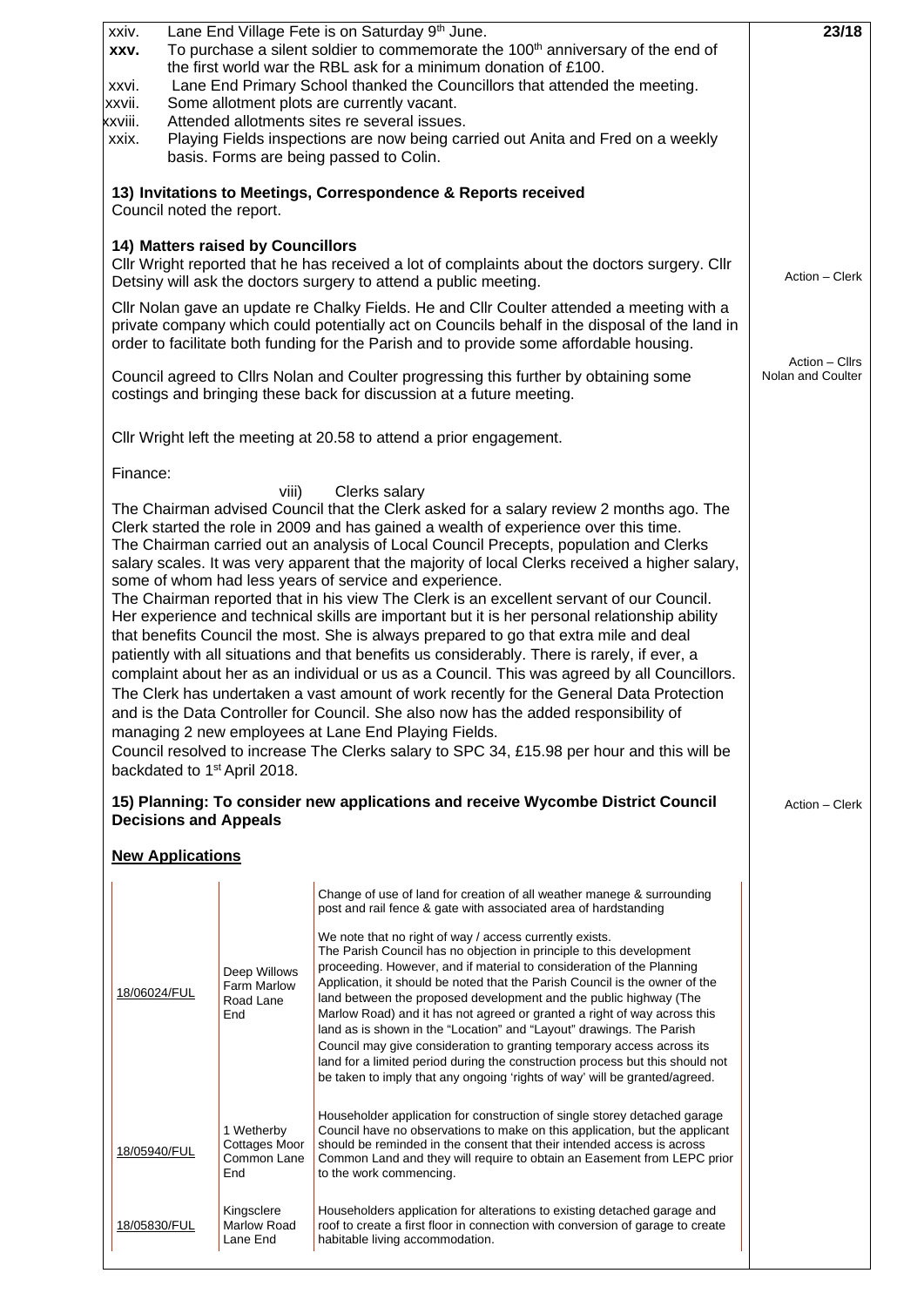|                                      |                                                  |              | Council have no objections to make on this application other than to note<br>that access at the south (rear elevation) is restricted as it overhangs a well<br>maintained communal garden and careful consideration for construction<br>would be mandatory. | 24/18 |
|--------------------------------------|--------------------------------------------------|--------------|-------------------------------------------------------------------------------------------------------------------------------------------------------------------------------------------------------------------------------------------------------------|-------|
| 18/06064/CTREE                       | The Grouse<br>And Ale High<br>Street Lane<br>End |              | Fell 5 x Leyland Cyprus trees<br>Refer to tree specialist                                                                                                                                                                                                   |       |
| 18/06063/CTREE                       | 4 Old Sun<br>Close Lane<br>End                   |              | Reduce height by 3 metres, reduce crown by 2 metres, lift 6-7 metres and<br>remove 1 lower limb hanging over road to 2 x Sycamore trees<br>Refer to tree specialist                                                                                         |       |
| 18/06129/CTREE                       | Vine Cottage<br><b>Finings Road</b><br>Lane End  |              | Reduce to previous pruning points to an Ash tree (T1)<br>Refer to tree specialist                                                                                                                                                                           |       |
| 18/06084/FUL                         | 8 High Street<br>Lane End                        | No objection | Householder application for construction of single storey rear extension to<br>replace an existing structure                                                                                                                                                |       |
| <b>Decided Applications</b>          |                                                  |              |                                                                                                                                                                                                                                                             |       |
| 24/04/2018                           |                                                  |              | Case Ref: 18/05395/TPO Decision Application Permitted                                                                                                                                                                                                       | Date: |
| Address:                             |                                                  |              | Highfield Lodge Finings Road Lane End Buckinghamshire HP14 3EU                                                                                                                                                                                              |       |
|                                      | lateral growth to 1 x Yew tree (T1)              |              | Proposal: Clear damaged sections and prune broken branch stubs and balance remaining<br>canopy by removing no more than 2 metres apical growth and up to 1 metres                                                                                           |       |
| 24/04/2018                           |                                                  |              | Case Ref: 18/05548/FUL Decision Application Permitted                                                                                                                                                                                                       | Date: |
| Address:                             |                                                  |              | 9 Oakwood Place Lane End Buckinghamshire HP14 3BQ                                                                                                                                                                                                           |       |
|                                      |                                                  |              | <i>Proposal:</i> Householder application for insertion of 1 x rear conservation style rooflight                                                                                                                                                             |       |
| 26/04/2018                           |                                                  |              | Case Ref: 18/05565/FUL Decision Application Permitted                                                                                                                                                                                                       | Date: |
| Address:                             |                                                  |              | 18 Oakwood Place Lane End Buckinghamshire HP14 3BQ                                                                                                                                                                                                          |       |
|                                      |                                                  |              | <i>Proposal:</i> Householder application for insertion of 1 x rear conservation style rooflight                                                                                                                                                             |       |
| 26/04/2018                           |                                                  |              | Case Ref: 18/05567/FUL Decision Application Permitted                                                                                                                                                                                                       | Date: |
| Address:                             |                                                  |              | 17 Oakwood Place Lane End Buckinghamshire HP14 3BQ                                                                                                                                                                                                          |       |
|                                      |                                                  |              | <i>Proposal:</i> Householder application for insertion of 1 x rear conservation style rooflight                                                                                                                                                             |       |
| 27/04/2018                           |                                                  |              | Case Ref: 18/05638/FUL Decision Application Permitted                                                                                                                                                                                                       | Date: |
| Address:                             |                                                  |              | 8 Oakwood Place Lane End Buckinghamshire HP14 3BQ                                                                                                                                                                                                           |       |
| rooflightCase Ref:<br>27/04/2018     |                                                  |              | Proposal: Householder application for insertion of 1 x rear conservation style<br>18/05645/FUL Decision<br><b>Application Permitted</b>                                                                                                                     | Date: |
| Address:                             |                                                  |              | 12 Oakwood Place Lane End Buckinghamshire HP14 3BQ                                                                                                                                                                                                          |       |
|                                      |                                                  |              | <i>Proposal:</i> Householder application for insertion of 1 x rear conservation style rooflight                                                                                                                                                             |       |
| 27/04/2018                           |                                                  |              | Case Ref: 18/05646/FUL Decision Application Permitted                                                                                                                                                                                                       | Date: |
| Address:                             |                                                  |              | 14 Oakwood Place Lane End Buckinghamshire HP14 3BQ                                                                                                                                                                                                          |       |
|                                      |                                                  |              | <i>Proposal:</i> Householder application for insertion of 1 x rear conservation style rooflight                                                                                                                                                             |       |
| 18/04/2018                           |                                                  |              | Case Ref: 18/05457/CTR Decision Not to make a Tree Preservation Order Date:                                                                                                                                                                                 |       |
| Address:                             |                                                  |              | Highfield Lodge Finings Road Lane End Buckinghamshire HP14 3EU                                                                                                                                                                                              |       |
| Proposal: Tree works as per schedule |                                                  |              |                                                                                                                                                                                                                                                             |       |